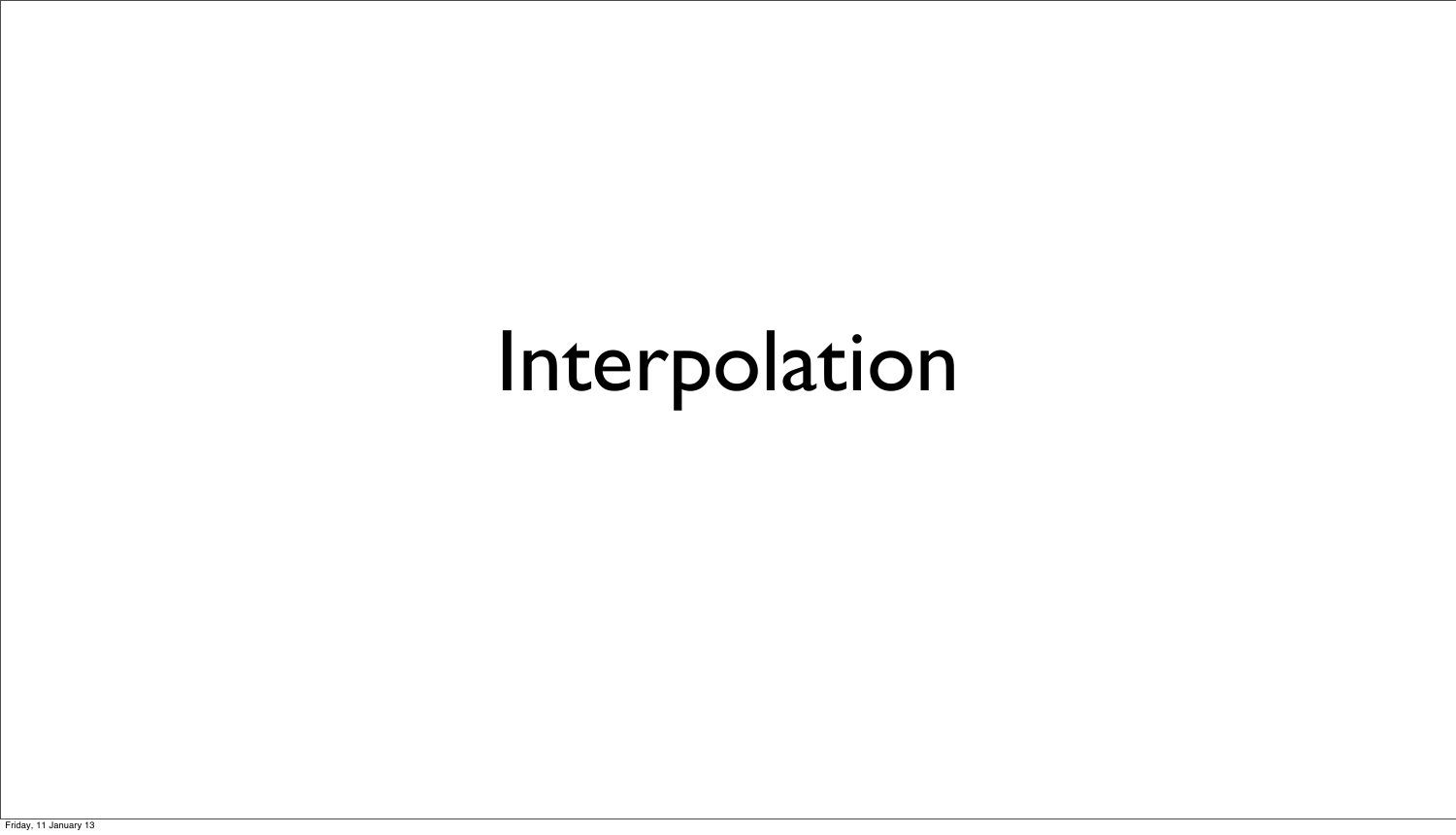### Interpolation

- Interpolation is not a branch of mathematic but a collection of techniques useful for solving computer graphics problems
- Basically an interpolant is a way of changing one number into another.
- For example to change 2 into 4 we simply add 2 which is not particularly useful.
- The real function of an interpolant is to change one number into another in some number of equal steps





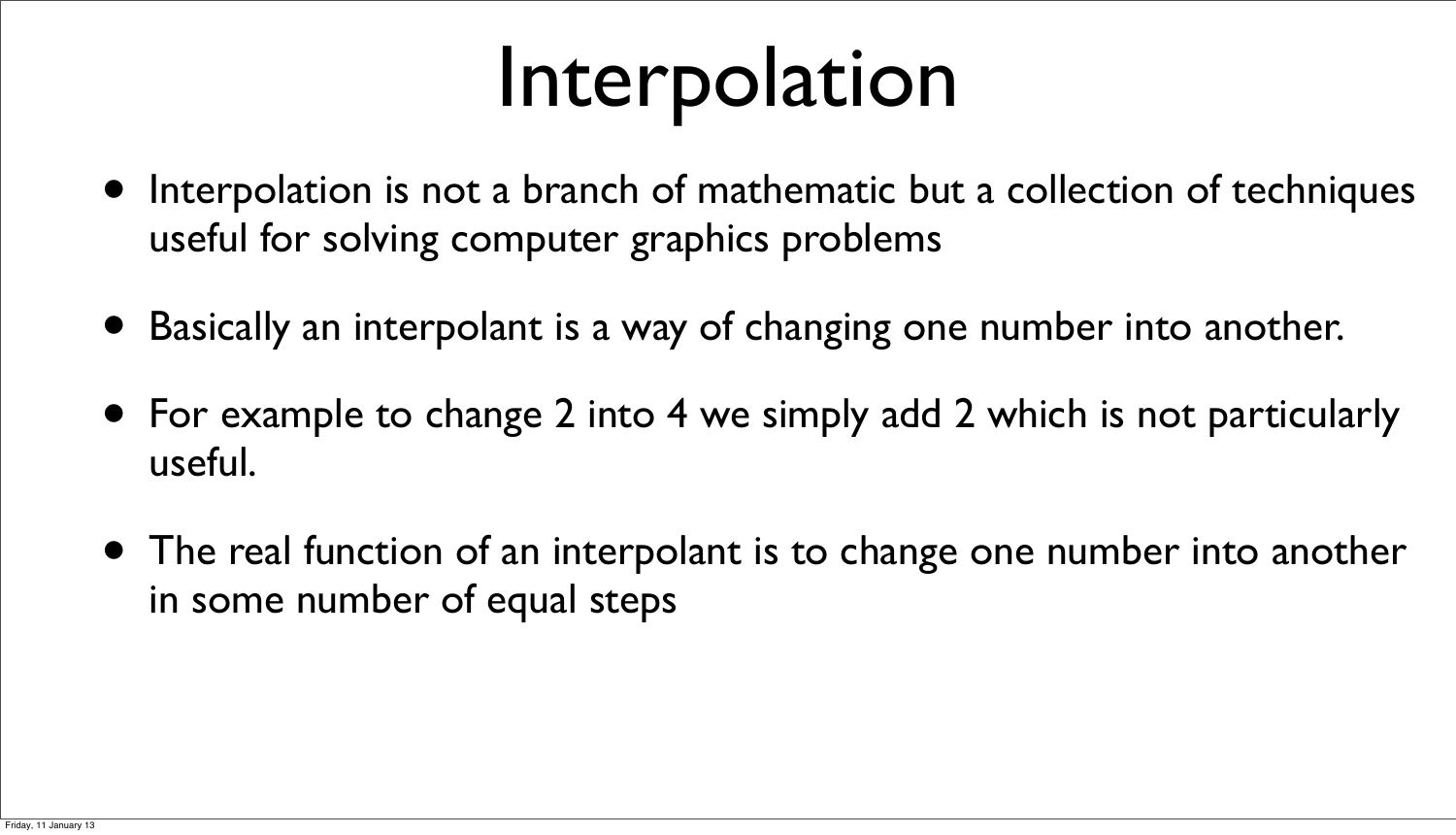#### Example

- If we wish to change 2 into 4 using 10 equal steps we just add 0.2
- 2.0 2.2 2.4 2.6 2.8 3.0 3.2 3.4 3.6 3.8 4.0
- We could then use these values to drive an animated parameter
- In order to repeat this interpolant for different number we require a formula to work for all given values
- We can also look at how we can control the speed of change as the above case uses linear steps and we quite often need to ease in or ease out the movement / values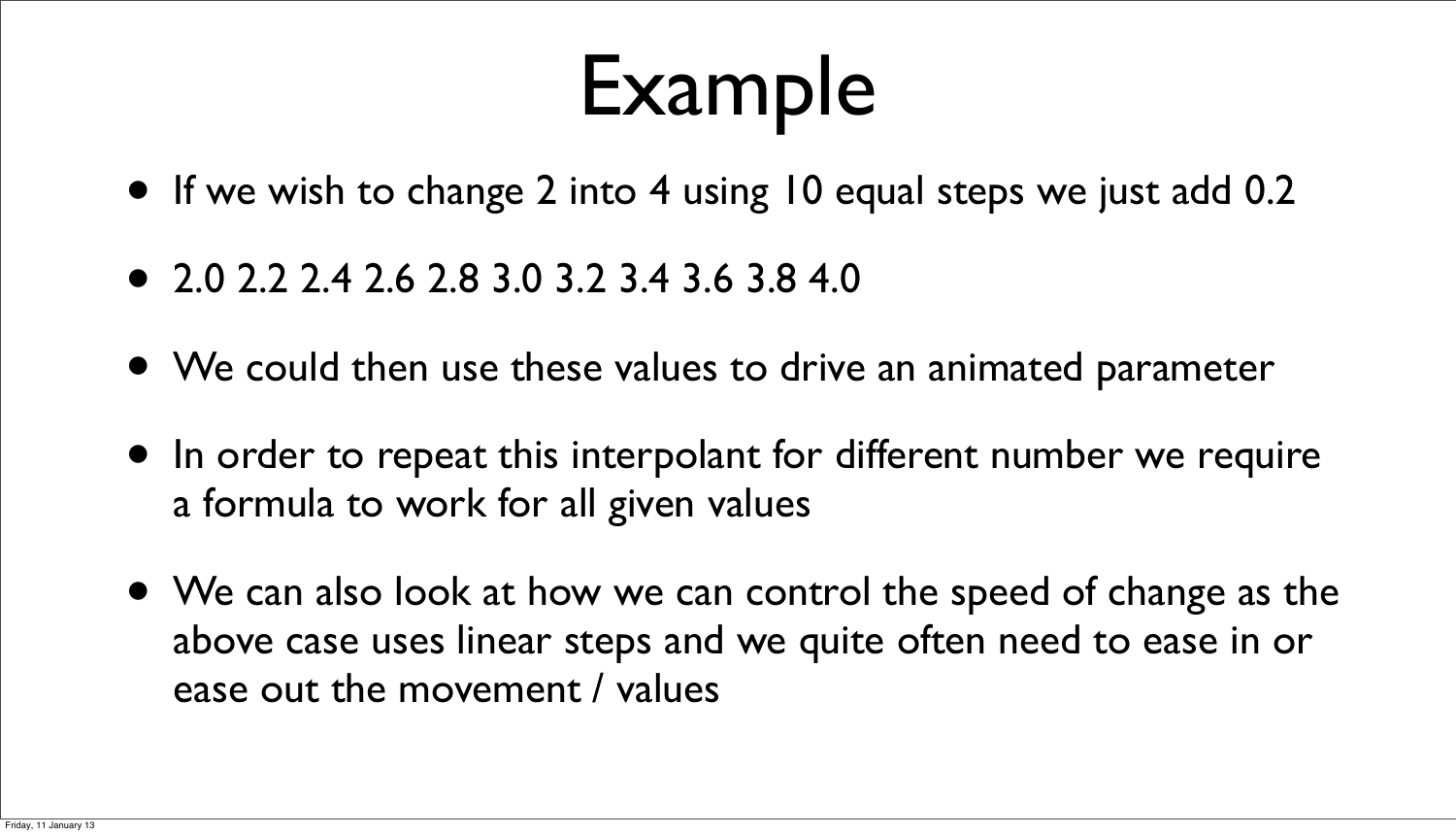#### Linear Interpolation

- A Linear interpolant generates equal spacing between the interpolated values for equal changes in the interpolating parameter.
- In the previous example the increment 0.2 is calculated by subtracting the first value from the second and dividing by the result by  $10 (4-2)/10=0.2$
- We can formally define this as follows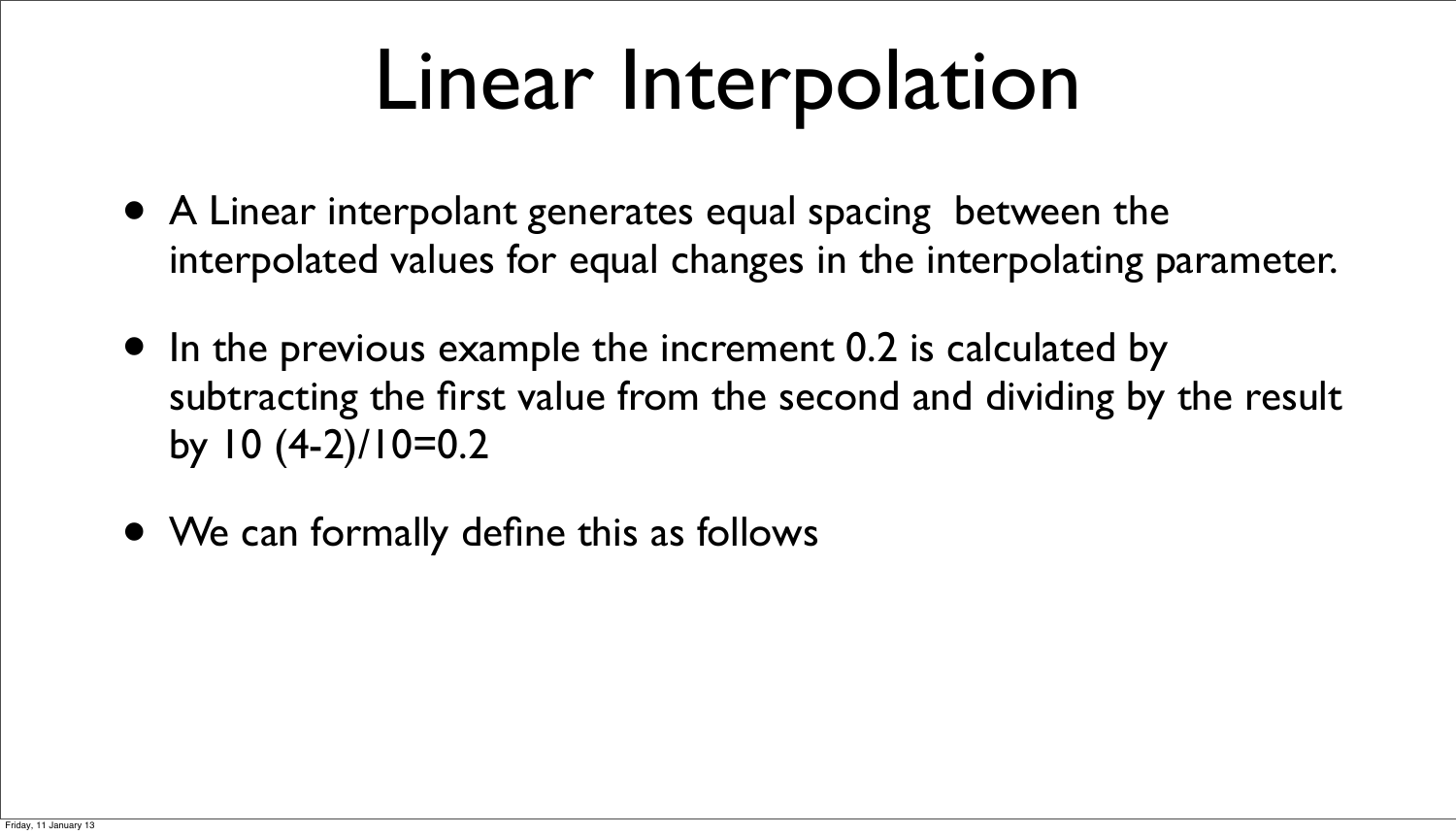#### Linear Interpolation

• We can use linear interpolation to blend between two values using a

• The basic formula given two values **a** and **b** and the real scalar *t* we get  $p = a + (b - a) * t;$ 

- real scalar value which ranges from 0 1
- 

• This can be written in code as

$$
\begin{array}{c|c} 1 & \text{def } \text{Lerp} \, (\_\text{a, b, t}) : \\ 2 & \text{return } \text{a + } (\text{b - a}) * t \end{array}
$$

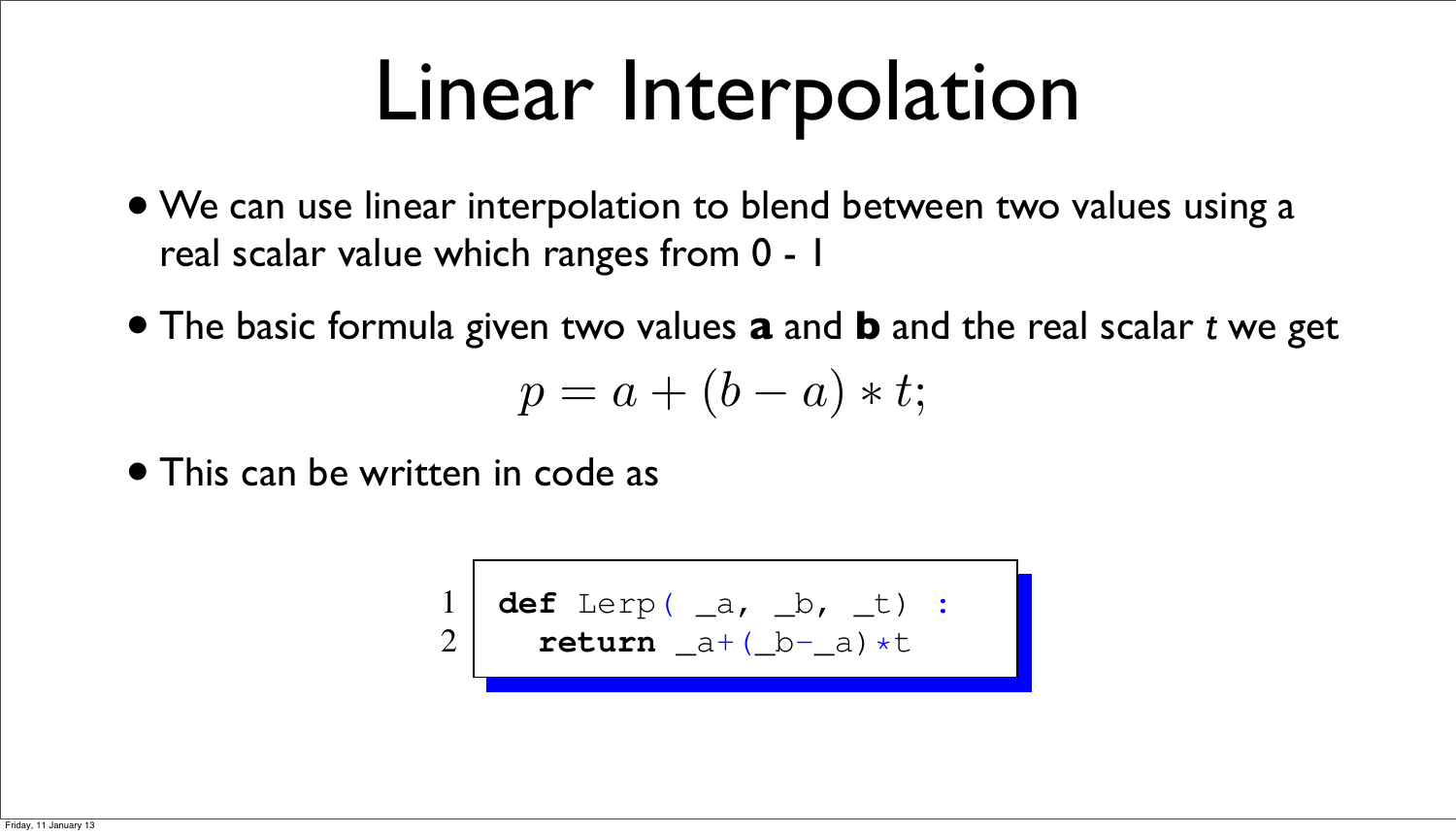#### • The graphs of (1-t) and t over the range 0-1 0.5



0.25

0.75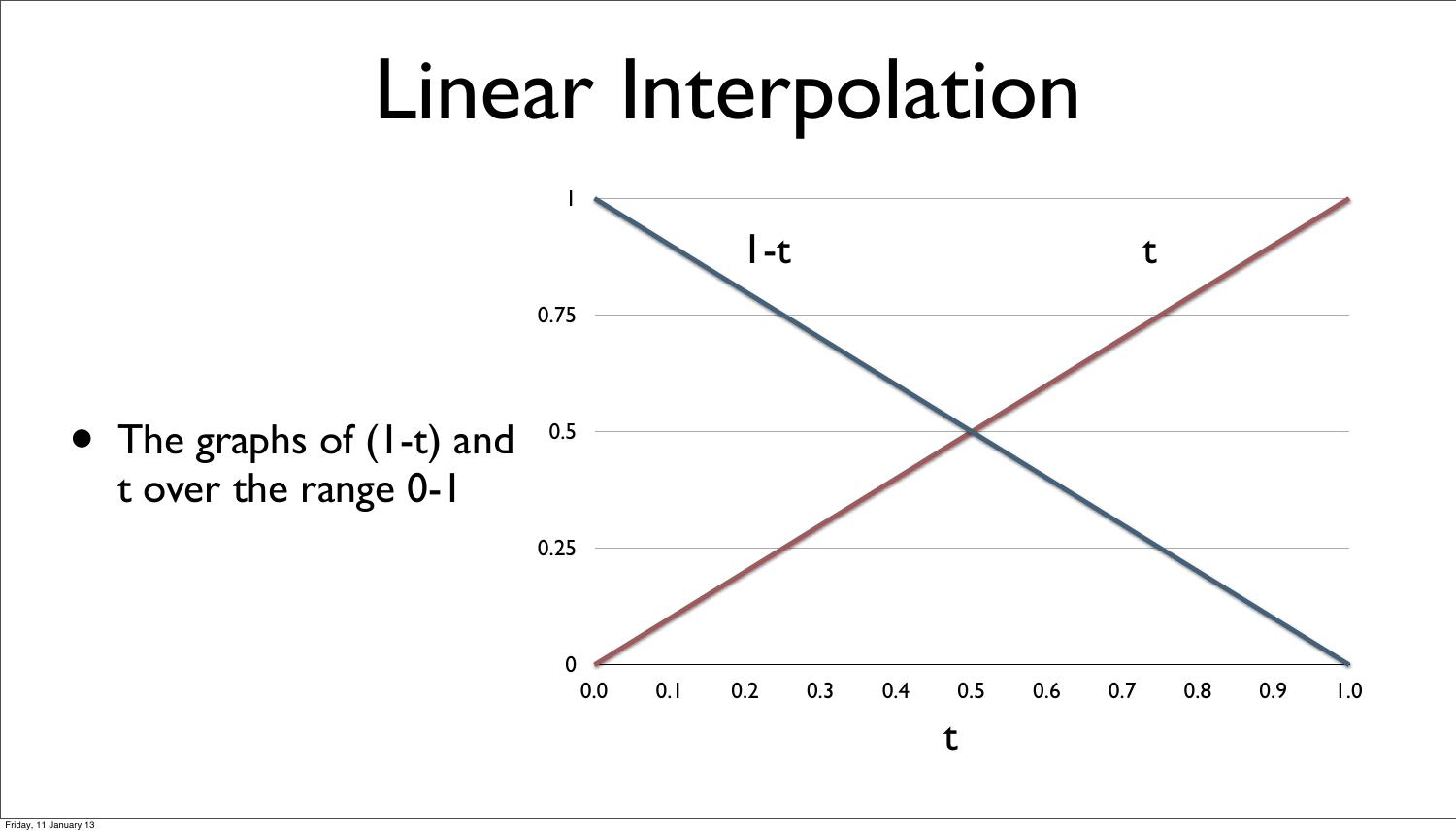#### Linear Interpolation

- Linear interpolation can be extended to any number of values
- For example a 3D point would use the piecewise interpolant of x y and z as shown below
- This is know as tri-linear interpolation

$$
x = x_1(x_2 - x_1) * t
$$
  

$$
y = y_1(y_2 - y_1) * t
$$
  

$$
z = z_1(z_2 - z_1) * t
$$

$$
x = x_1(x_2 - x_1) * t
$$
  

$$
y = y_1(y_2 - y_1) * t
$$
  

$$
z = z_1(z_2 - z_1) * t
$$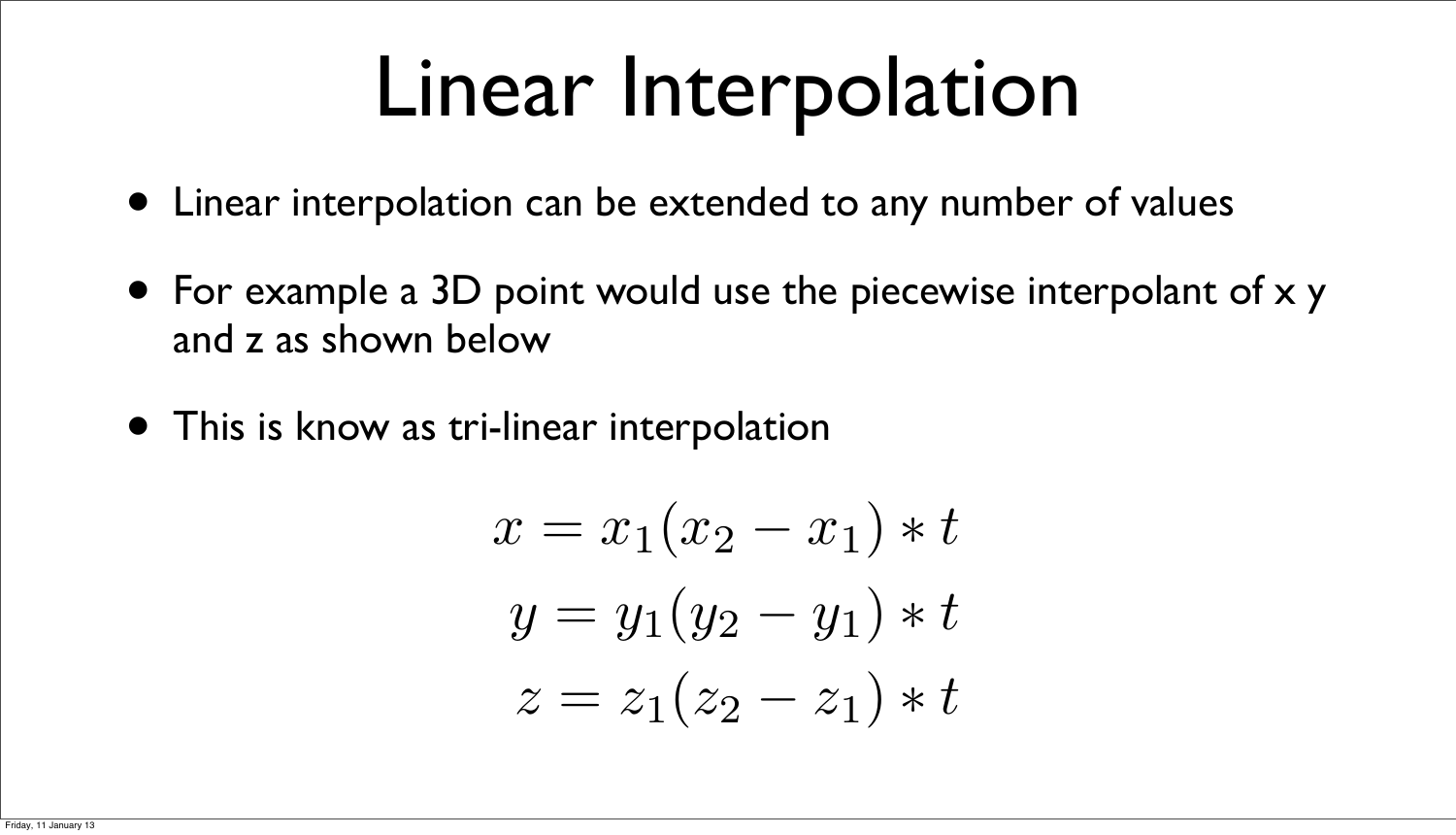#### Linear Interpolation

- The terms (1-t) and t will always sum to unity over the range 0-1.
- This is important and will inform other interpolation values
- The interpolant may also be expressed in matrix form thus

$$
n=\left[\begin{array}{cc}t&1\end{array}\right]
$$

 $\begin{bmatrix} -1 & 1 \\ 1 & 0 \end{bmatrix} \begin{bmatrix} n_1 \\ n_2 \end{bmatrix}$  $\overline{1}$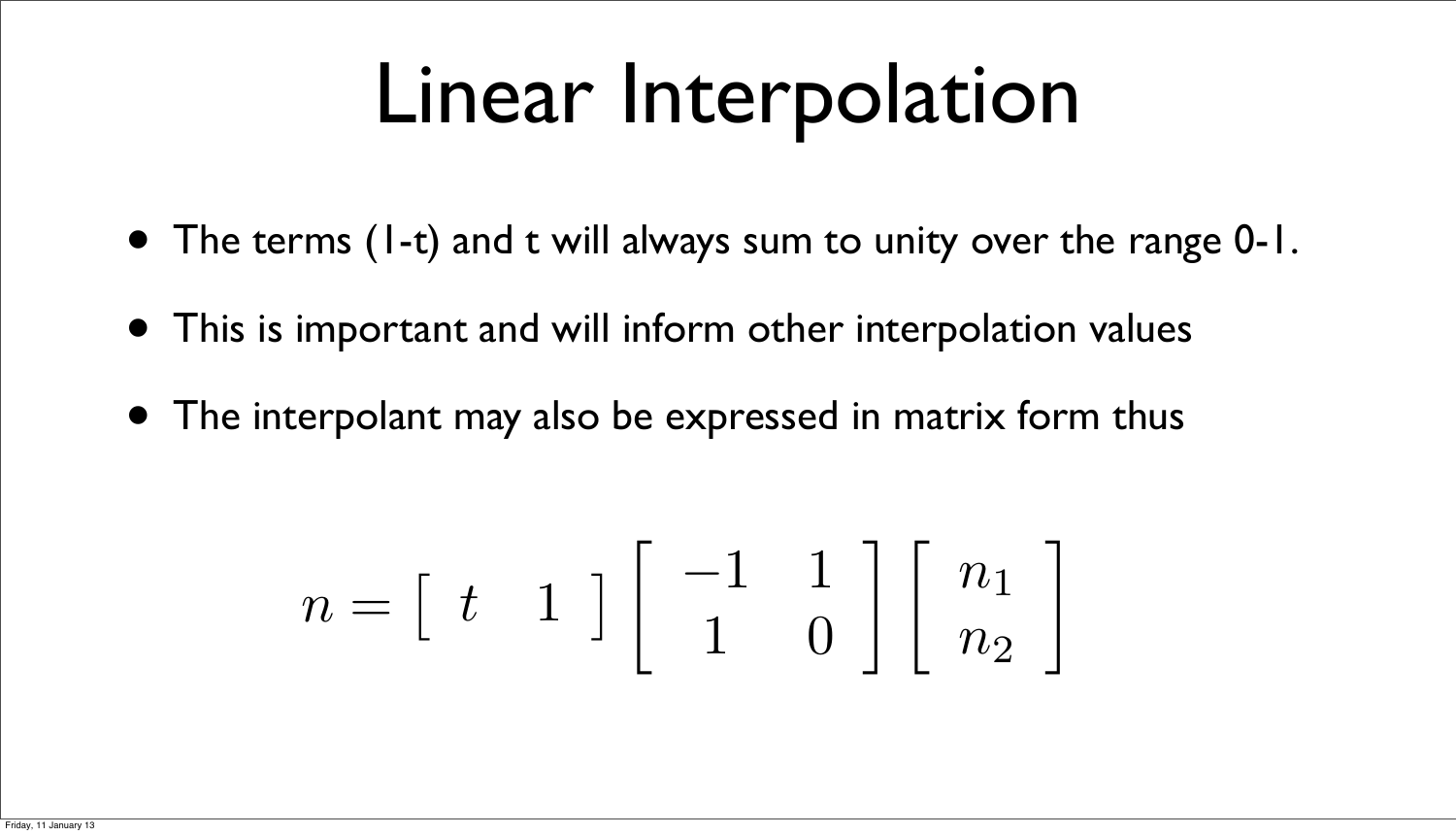#### Non-linear Interpolation

- A Linear interpolant ensures that equal steps in the parameter t give rise to equal steps in the interpolated values.
- However it is often required that equal steps in t give rise to unequal steps in the interpolated values.
- We can achieve this using a variety of mathematical techniques.
- For example, we could use trigonometric functions or polynomials.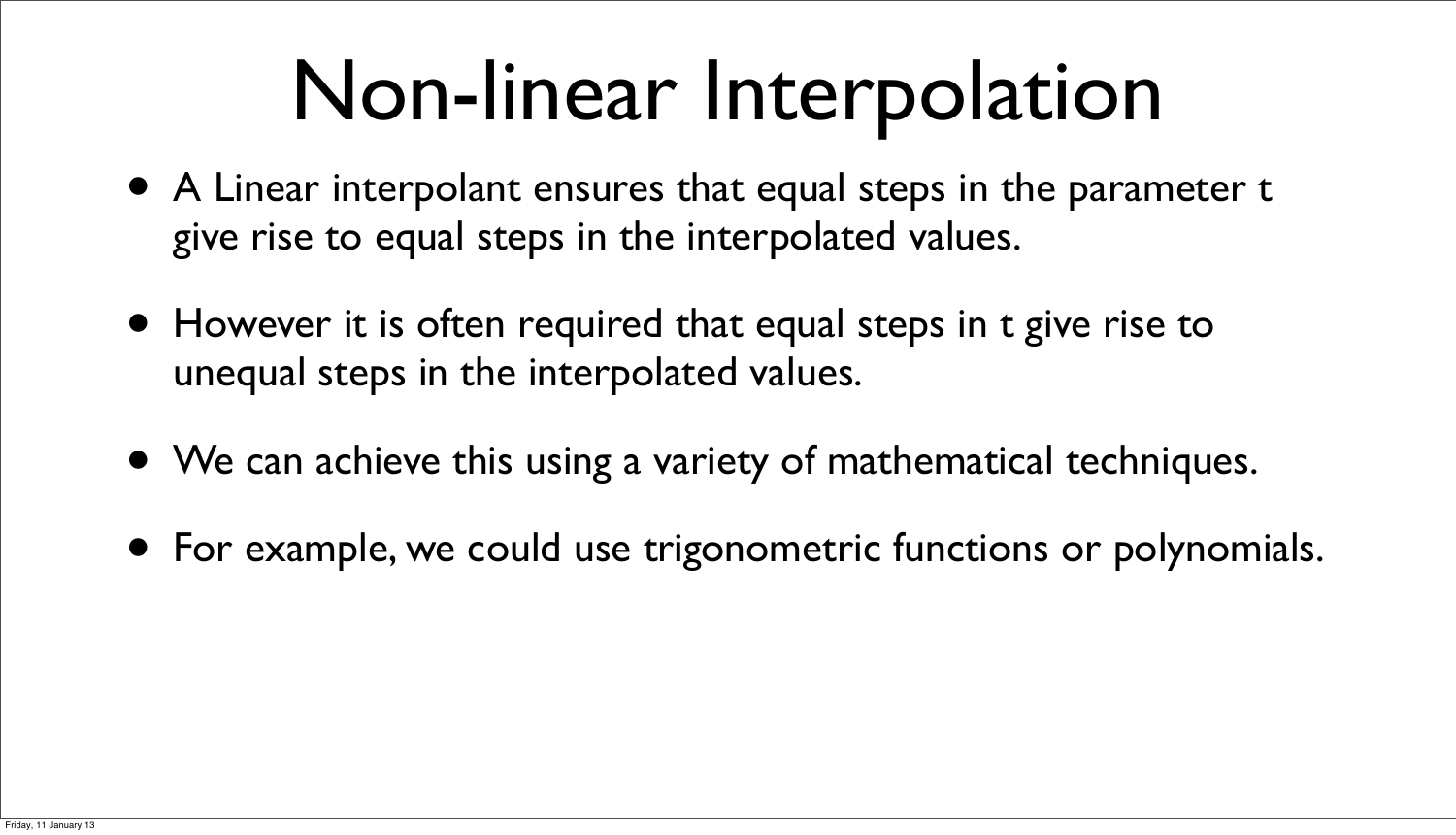- From the basic trigonometric ratios we know that  $\sin^2\beta+\cos^2\beta=1$
- This satisfies one of the requirements of an interpolant that the terms must sum to 1
- If  $\beta$  varies between 0 and  $\frac{\pi}{2}$   $\cos^2 \beta$  varies between 1 and 0 and  $\sin^2\beta$  varies between 0 and 1 which can be used to modify the interpolated values  $\frac{\pi}{2}$  cos<sup>2</sup>  $\beta$ 
	- $n = n_1 \cos^2 t + n_2 \sin^2 t$   $[0 \le t \le \frac{\pi}{2}]$  $\begin{array}{c} \hline \end{array}$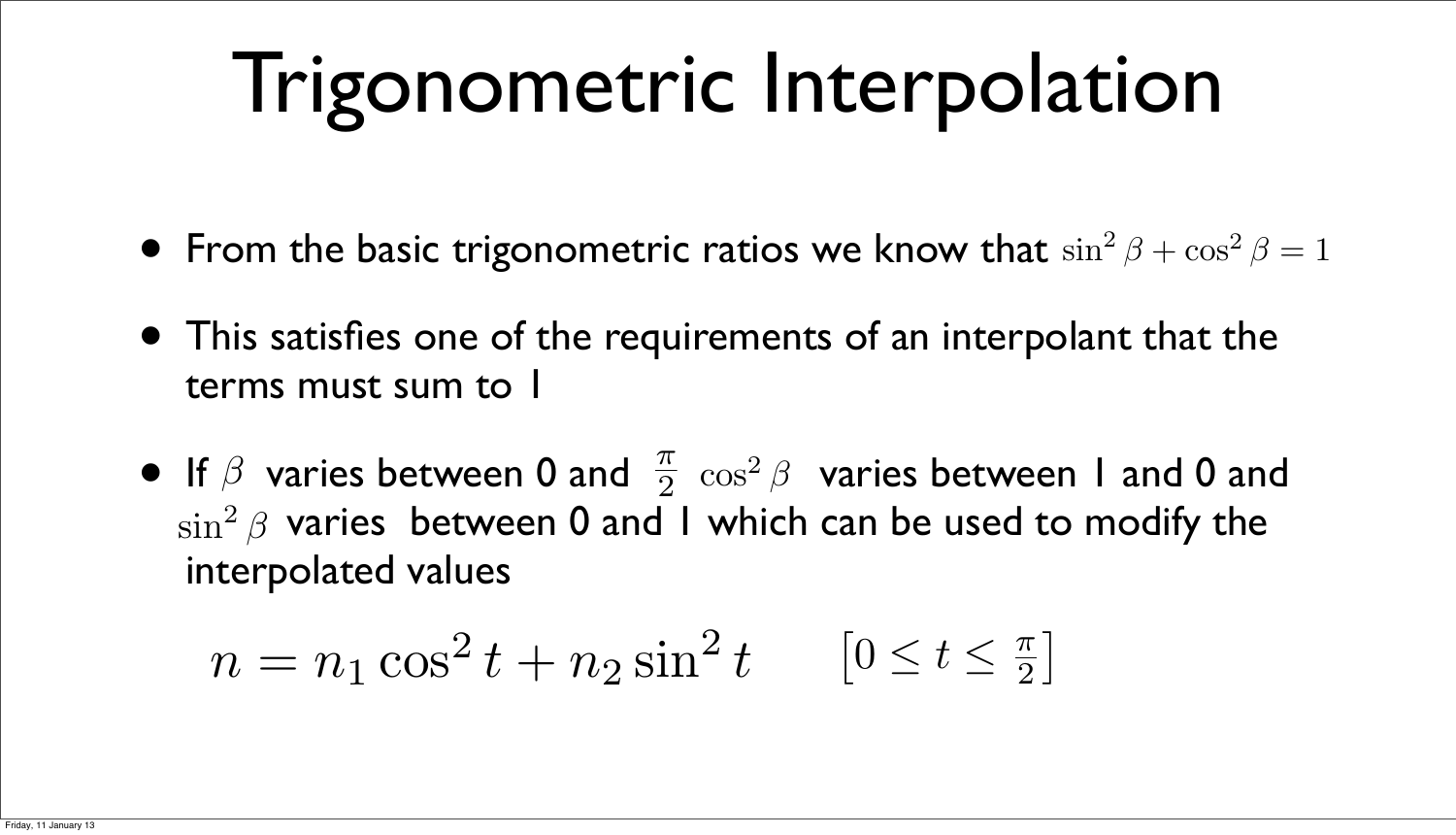#### Trigonometric Interpolation The curves for  $\cos^2 \beta$  and  $\sin^2 \beta$



angle

Friday, 11 January 13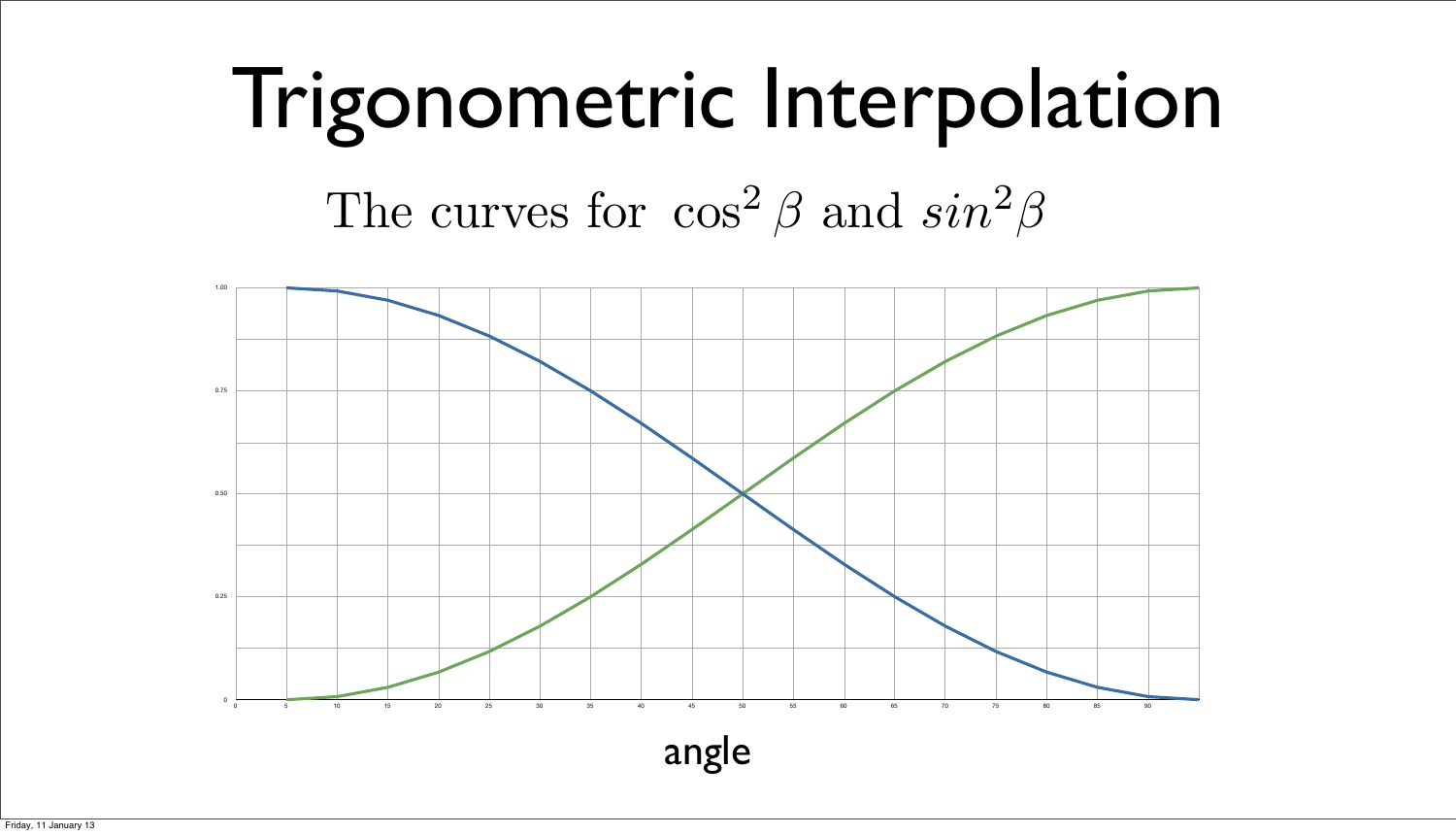- If we make  $n = 1$  and  $n = 3$  we can plot the curves as shown
- If we then apply the interpolant to two 2D points we get the following

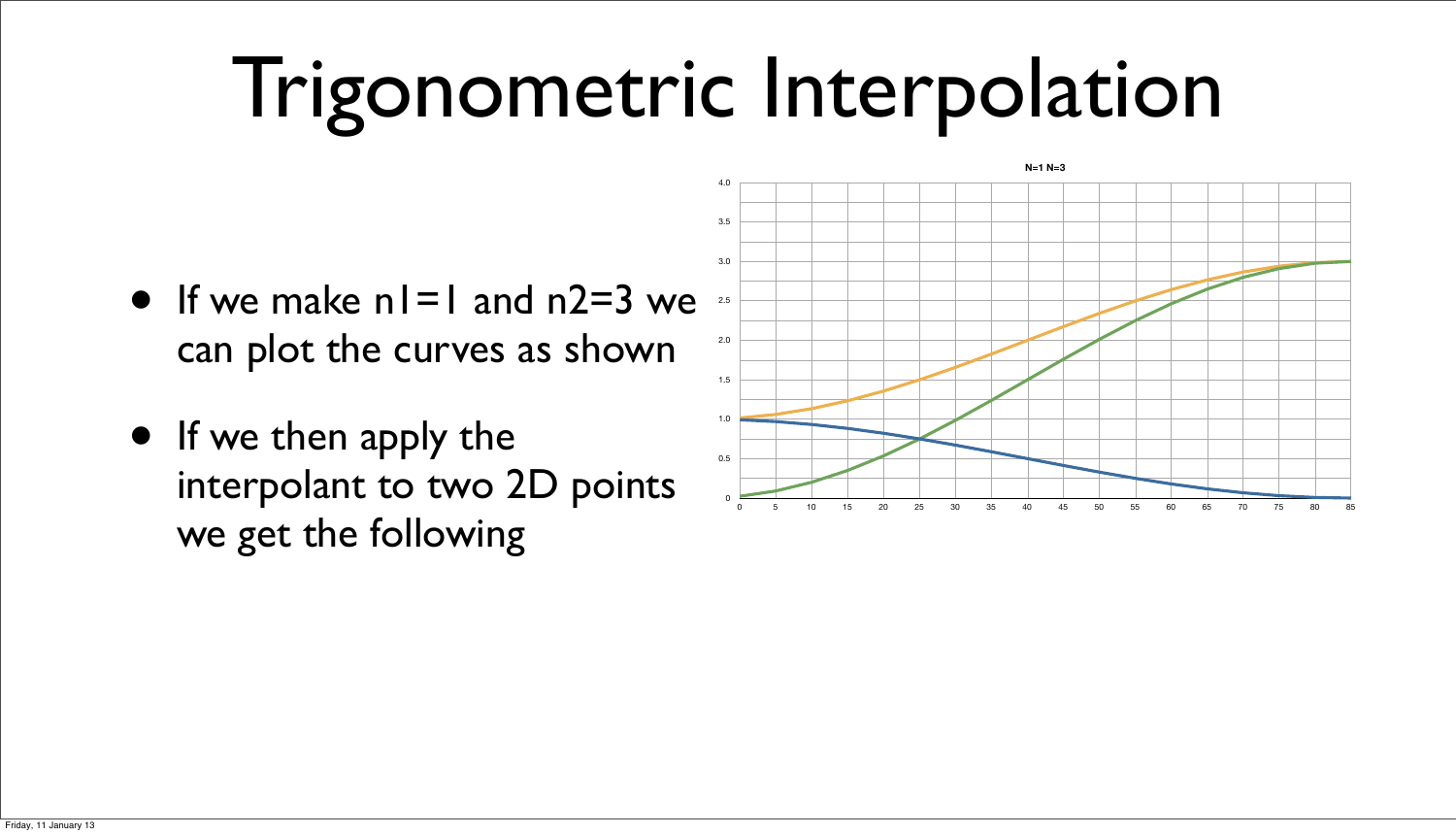- Here we see a straight line interpolant
- However the distribution of the points is non-linear
- Equal steps in t give rise to unequal distances



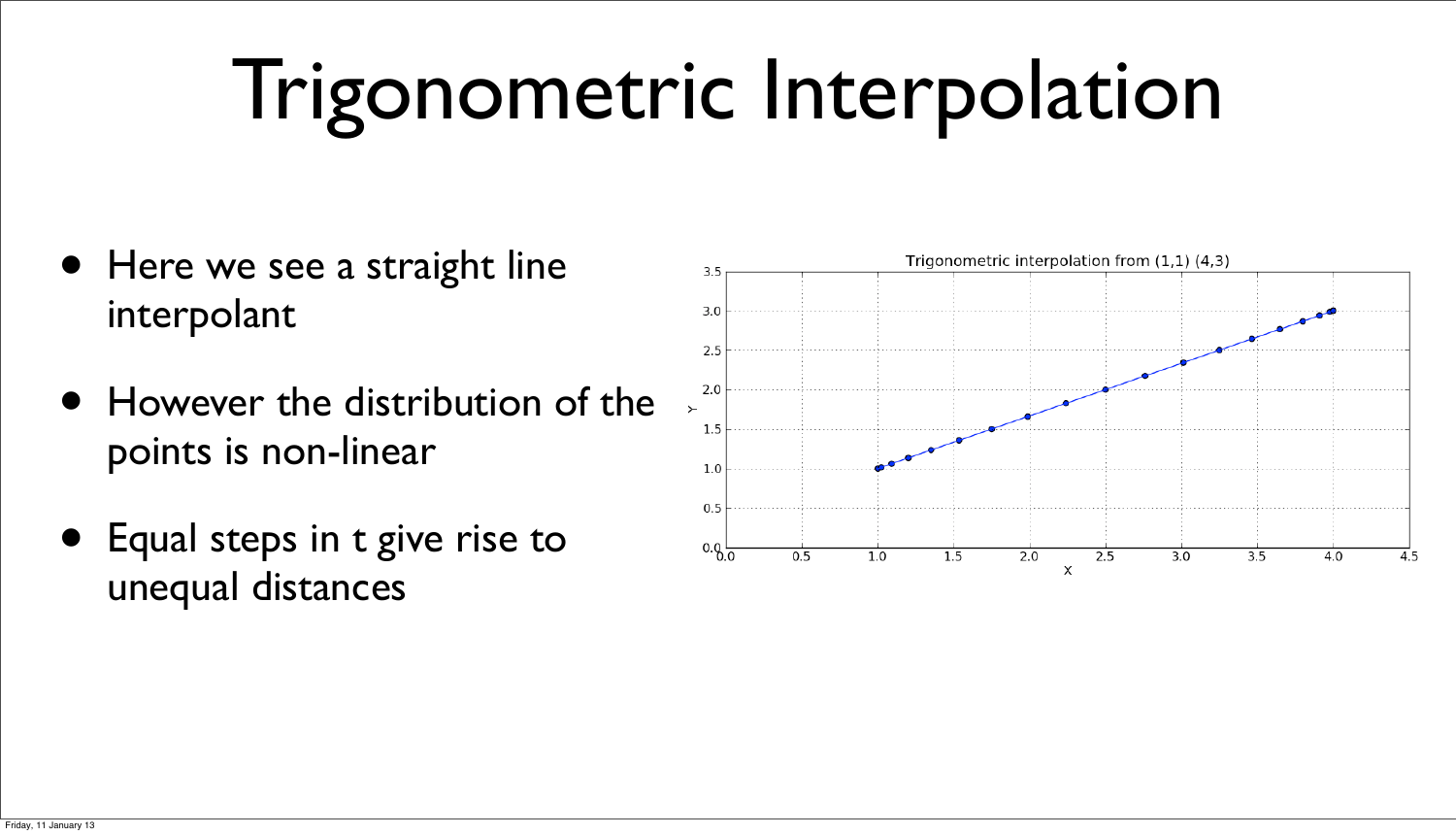- The main problem with this approach is that it is impossible to change the nature of the curve
- It is a sinusoid, and its slope is determined by the interpolated values.
- One way of gaining control over the interpolated curves is to use a polynomial as we shall see next.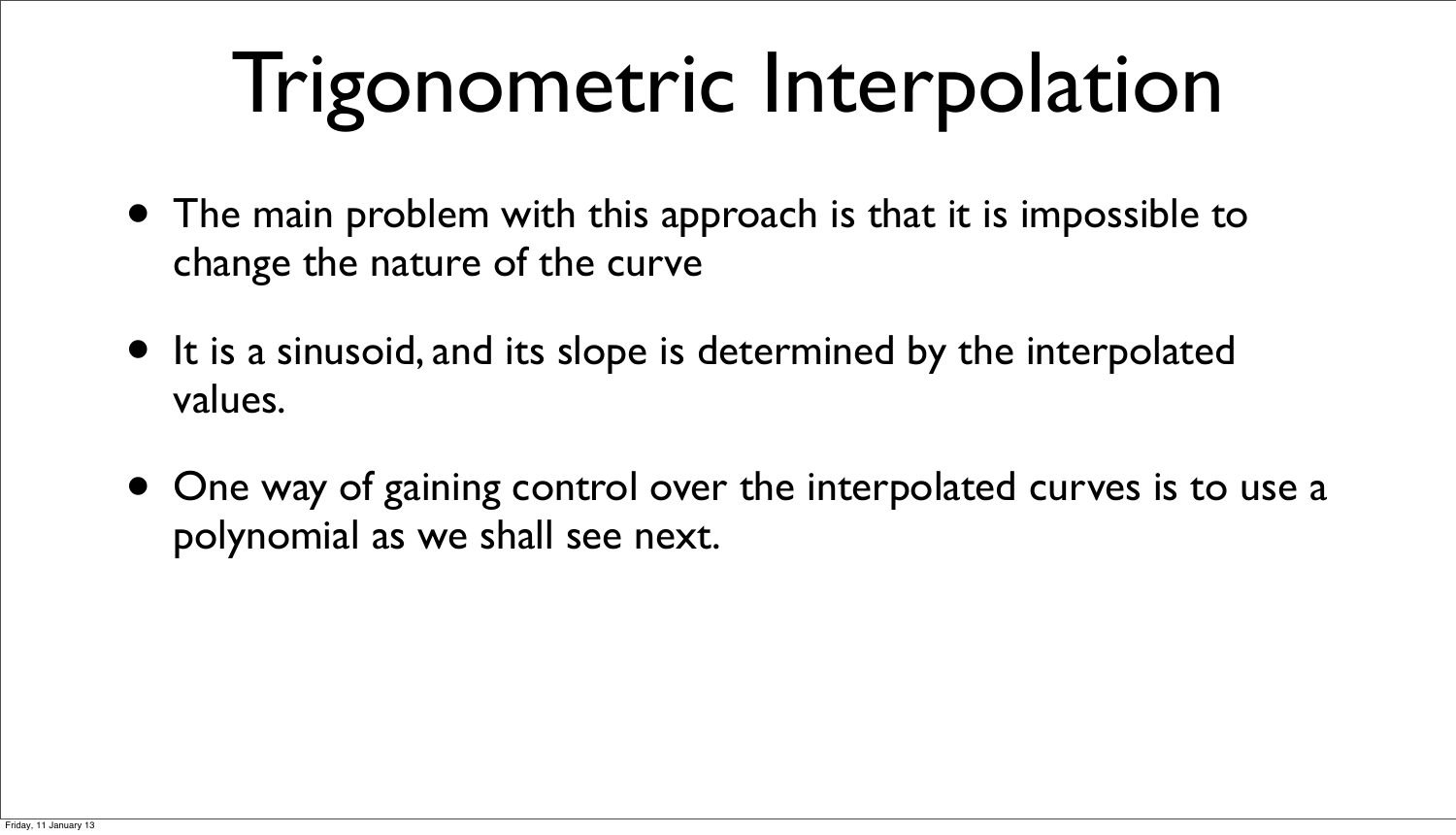- our blending
- In mathematics a cubic function is one of the form

• In cubic interpolation we need to develop a cubic function to do

$$
-bt^2 + ct + d
$$

$$
= [v_1v_2] \begin{bmatrix} n_1 \\ n_2 \end{bmatrix}
$$

$$
f(x) = ax^3 + bx^2 + cx + d
$$

- Applying this to our interpolant we get  $v_1 = at^3 +$
- or in Matrix form  $n =$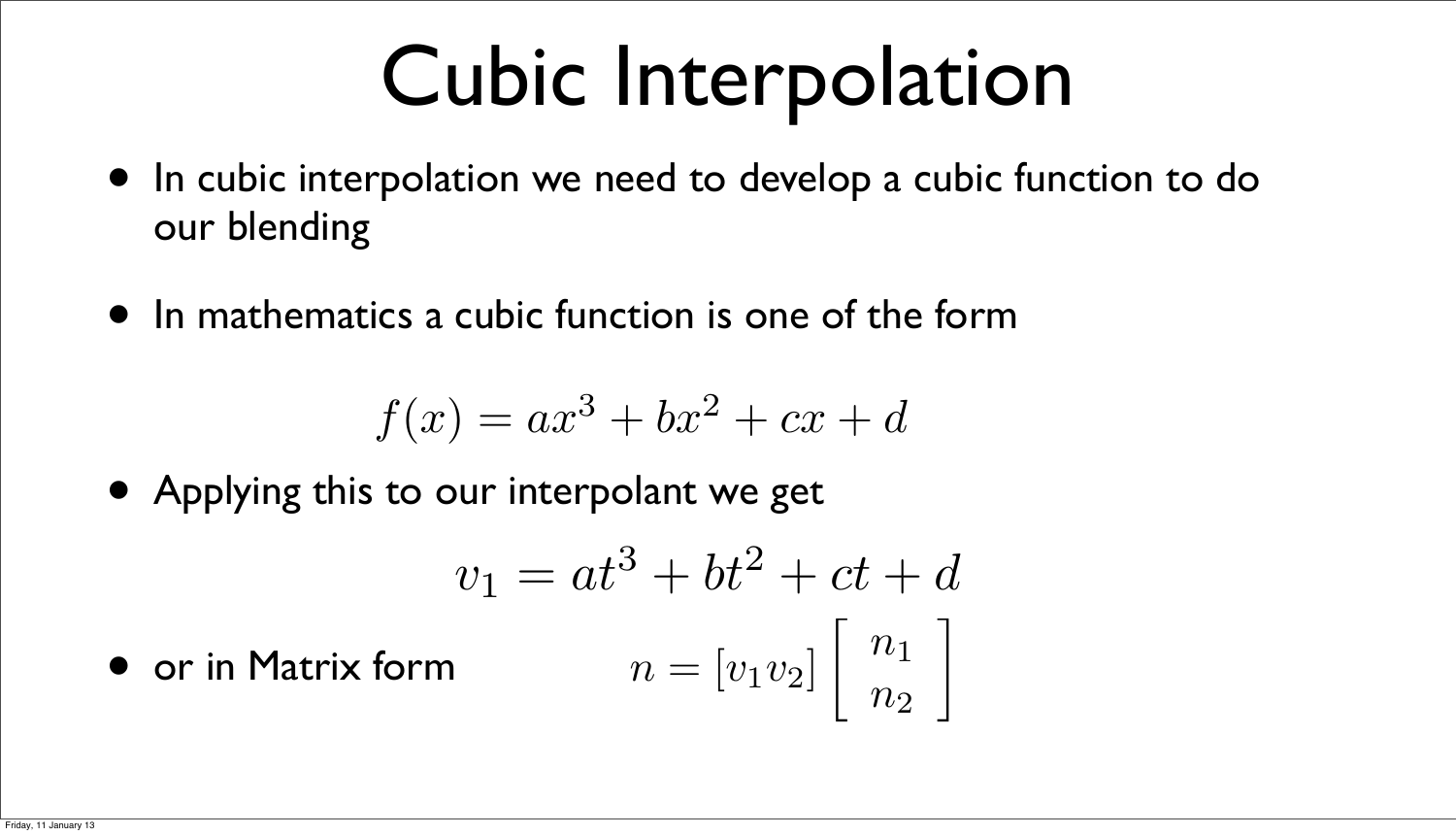- polynomials v1 and v2
- The requirements are
	- 1. The cubic function v2 must grow from 0 to 1 for  $0 \leq t \leq 1$
	- 2. The slope at point t must equal the slope at the point (1-t) this ensures the slope symmetry over the range of the function
	- 3. The value  $v2$  at any point t must also produce (1-v2) at (1-t) this ensures curve symmetry

• The task is to find the values of the constants associated with the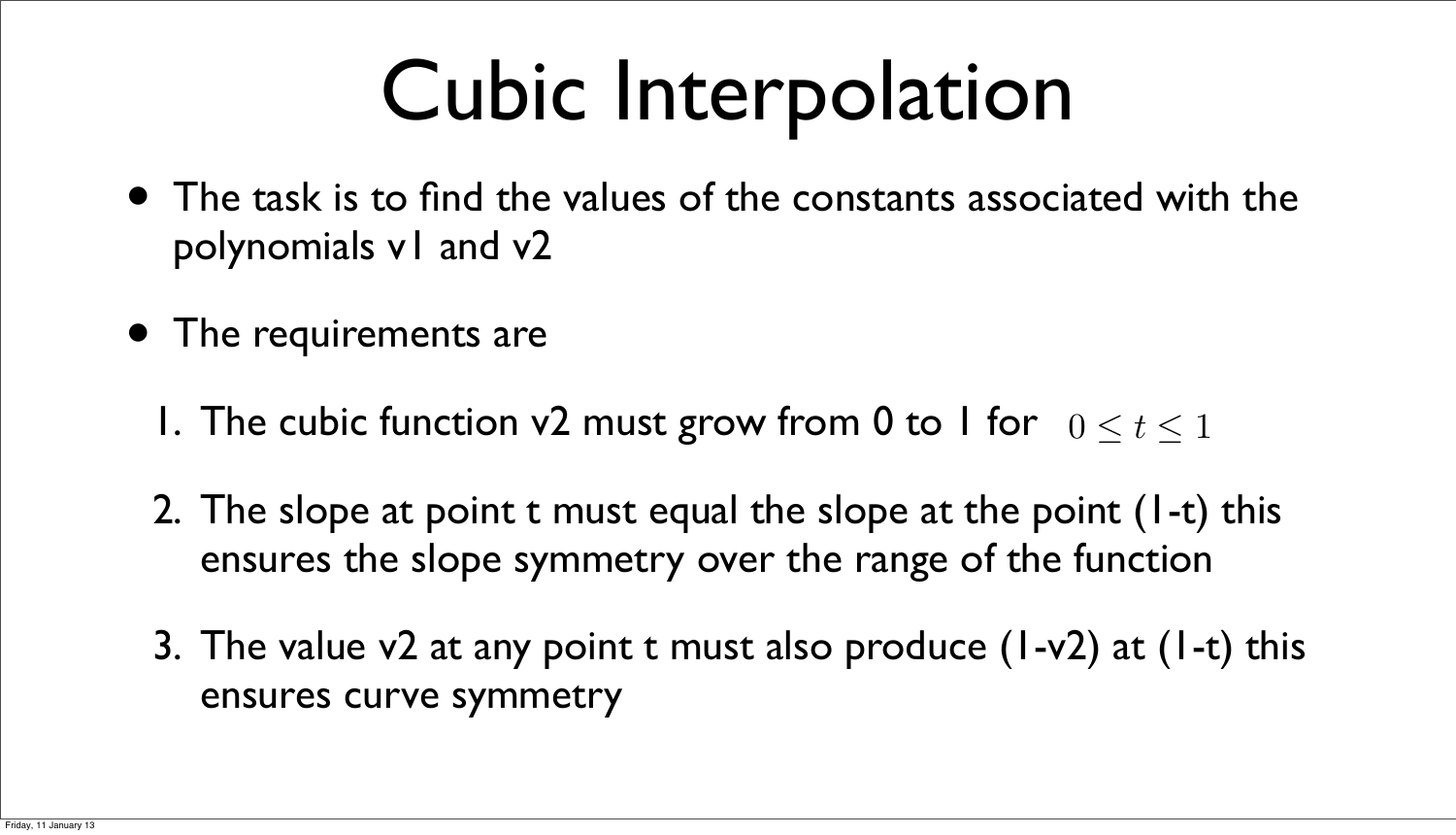- To satisfy the first requirement :  $v_2 = at^3 + bt^2 + ct + d$
- and when  $t=0$ ,  $v2=0$  and  $d=0$
- Similarly when  $t=1$ ,  $v2=a+b+c$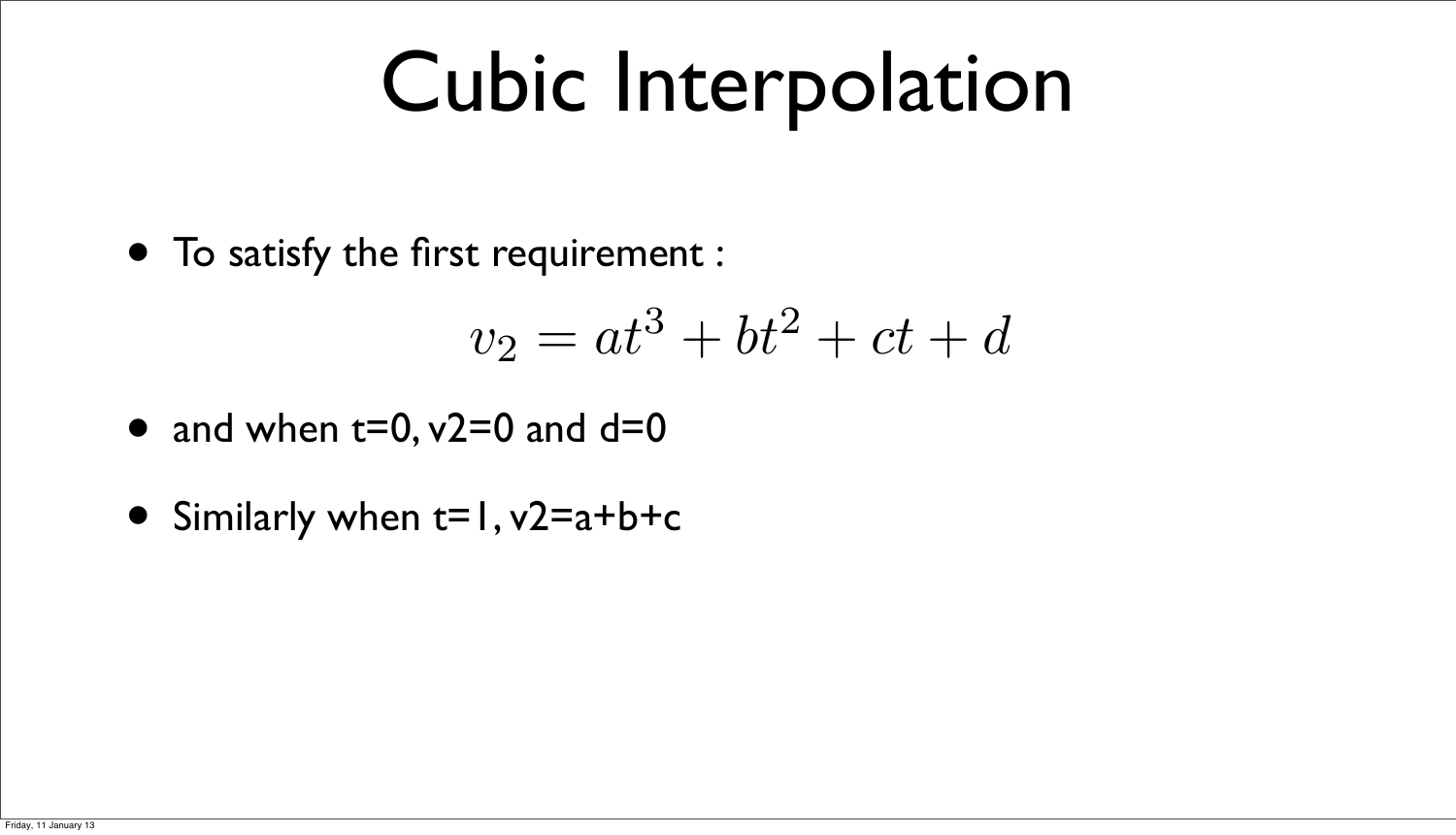• To satisfy the second requirement, we differentiate v2 to obtain the

slope

$$
\frac{dv_2}{dt} = 3at^2 + 2bt + c = 3a(1-t)^2 + 2b(1-t) + c
$$

- and equating constants we discover
	- $c = 0$  and  $0 = 3a + 2b$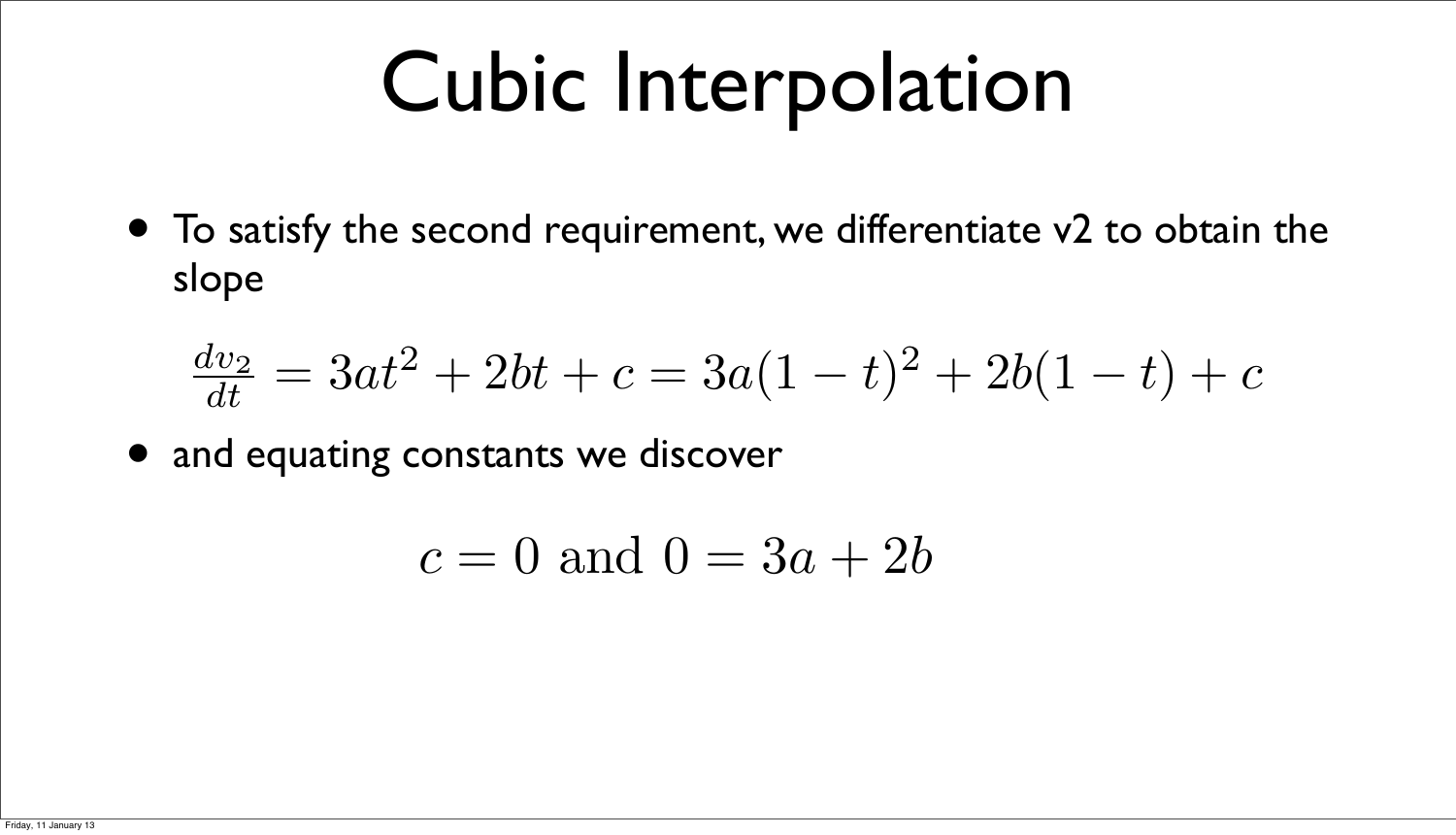- To satisfy the third requirement  $a^3 + bt^2 = 1 - \lceil a \rceil$
- where we discover  $I = a + b$  But 0=3a+2b therfore a=2 and  $b=3$ , therefore

$$
a(1-t)^3 + b(1-t)^2
$$

 $v_2 = -2t$  $3 + 3t^2$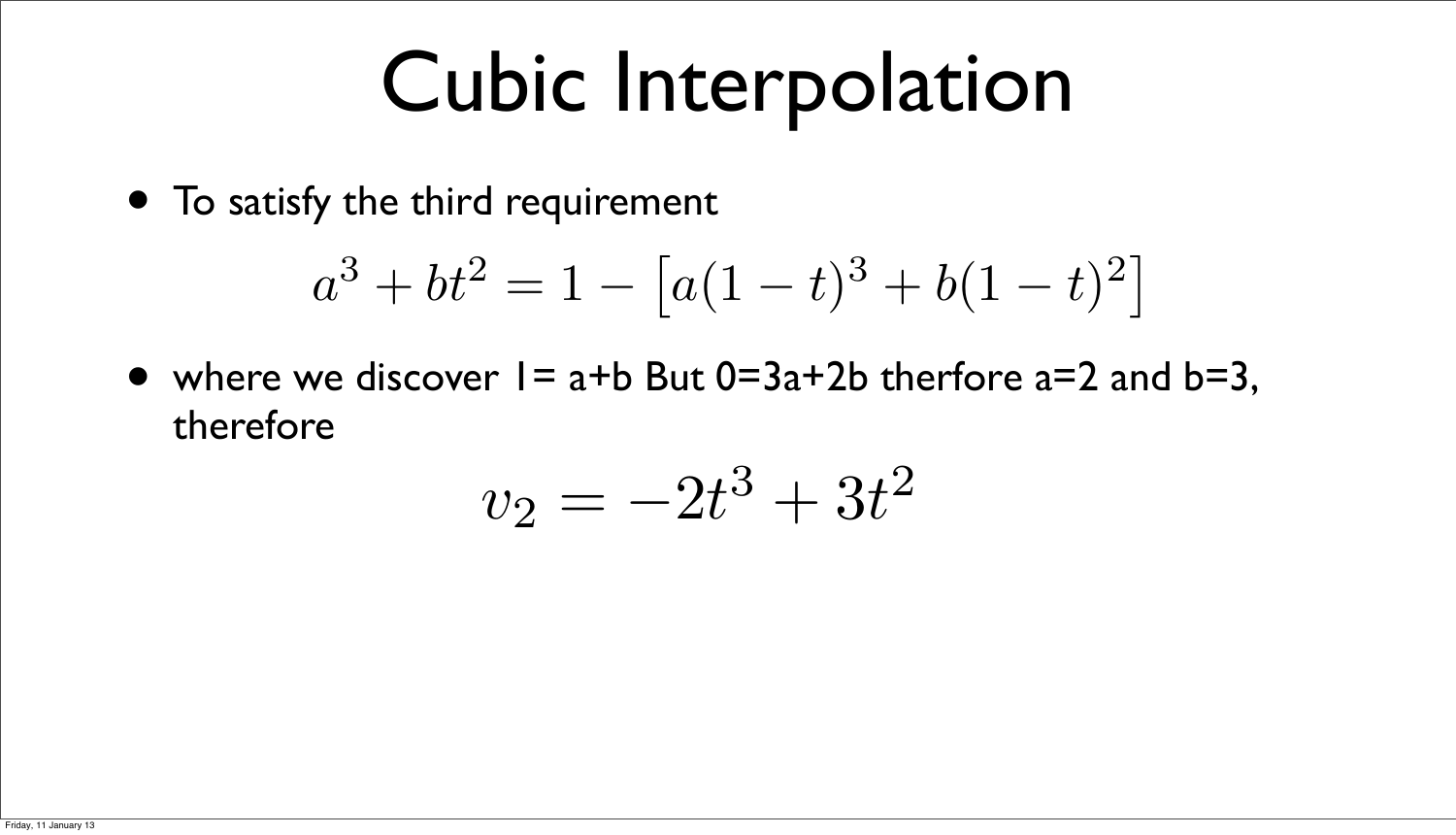• To find the the curve's mirror curve, which starts at I and collapses to 0 as t moves from 0 to 1 we subtract the previous equation from

- 1
	- $v_1 = 2t$

• Therefore the polynomials are

$$
3 - 3t^2 + 1
$$

$$
v_1 = 2t^3 - 3t^2 + 1
$$

$$
v_2 = -2t^3 + 3t^2
$$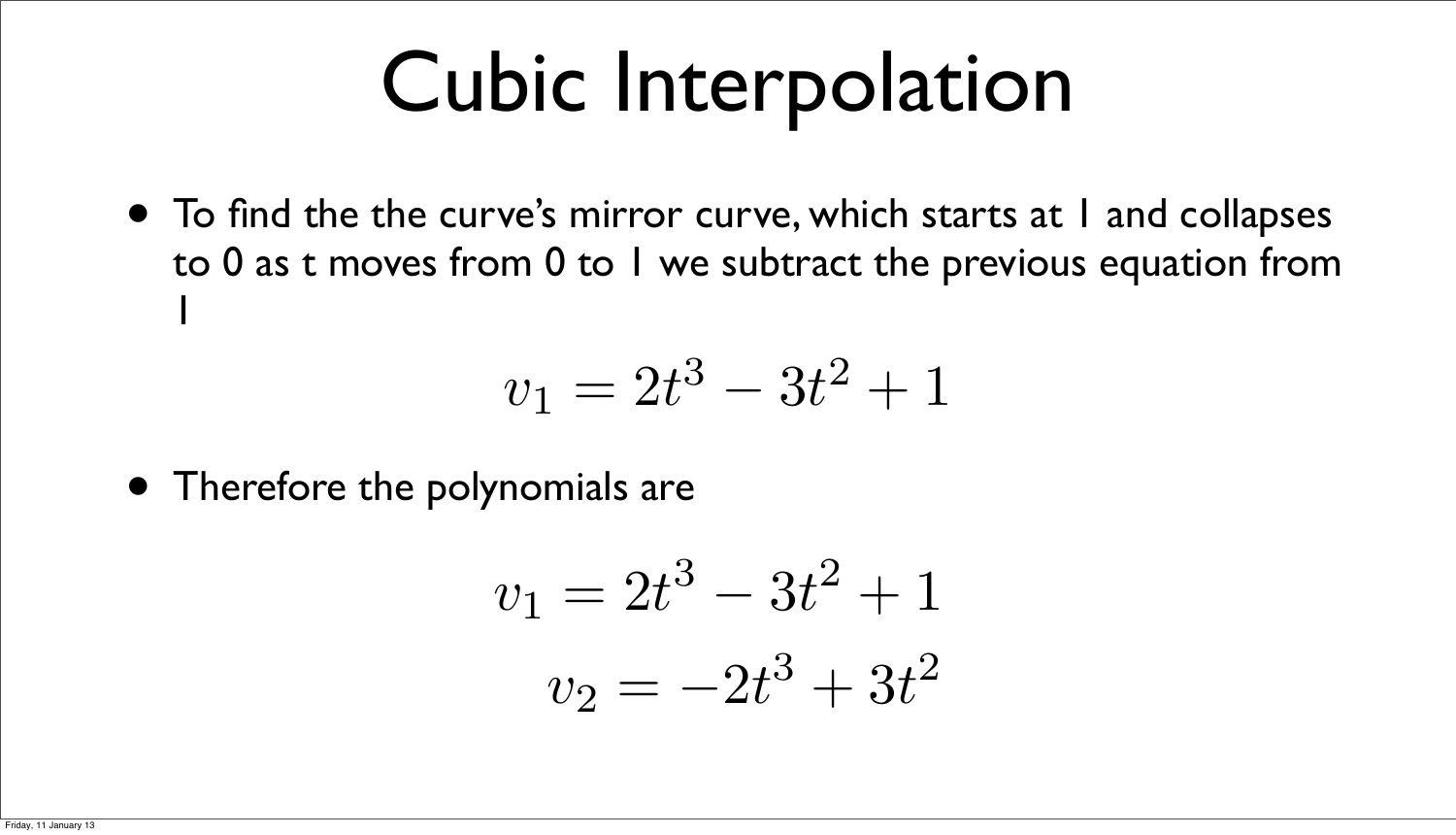• These can be used as interpolants as follows

 $n = [2t^3 - 3t^2 + 1 -2t$ 

 $n = \begin{bmatrix} t^3 & t^2 & t & 1 \end{bmatrix}$ 

$$
n = v_1 n_1 + v_2 n_2
$$
  

$$
2t^3 - 3t^2 + 1 - 2t^3 + 3t^2 \rceil \begin{bmatrix} n_1 \\ n_2 \end{bmatrix}
$$

 $\overline{1}$ 

$$
\left[\begin{array}{cc}2 & -2 \\ -3 & 3 \\ 0 & 0 \\ 1 & 0\end{array}\right]\left[\begin{array}{c}n_1 \\ n_2\end{array}\right]
$$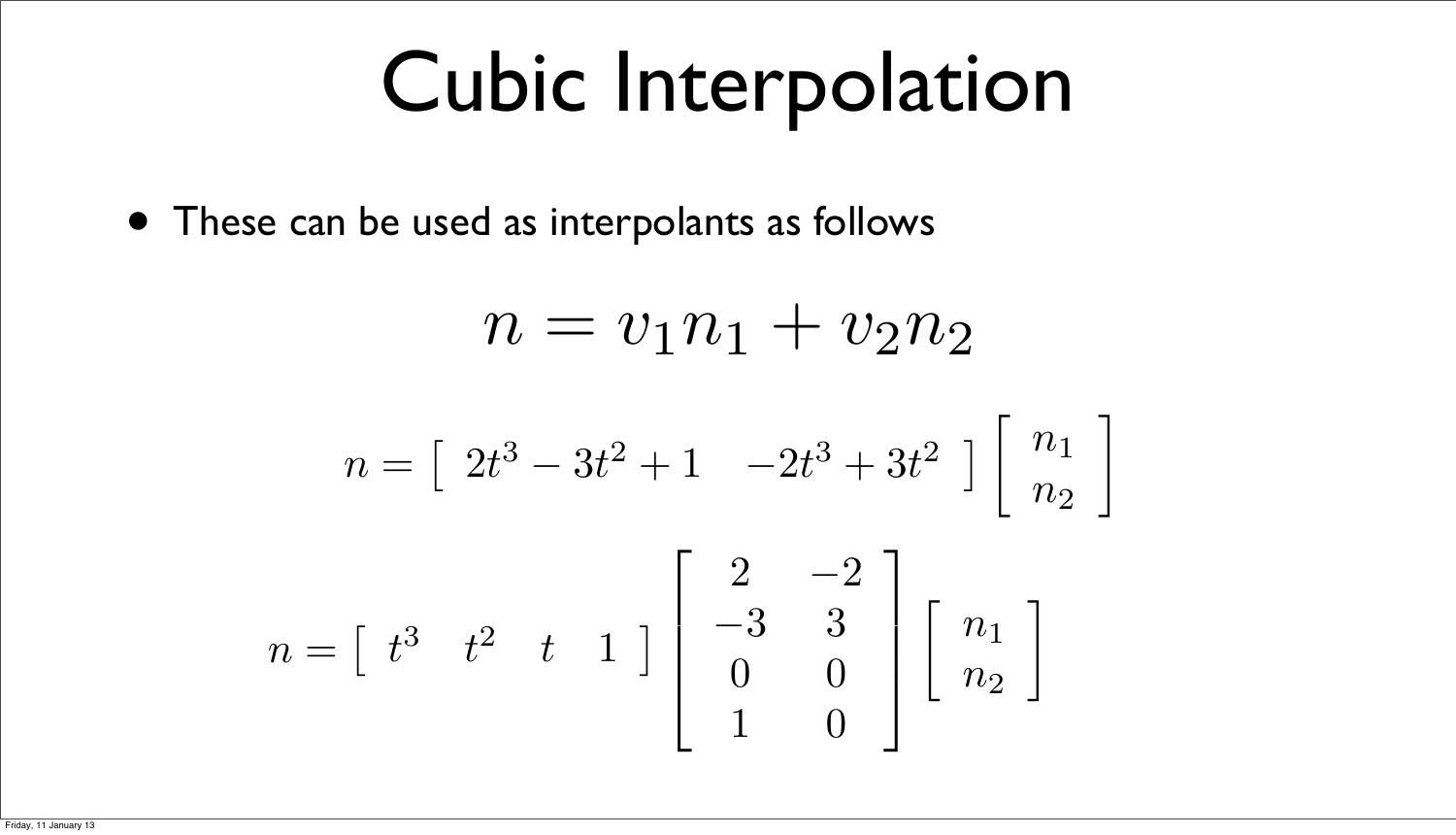#### • Plotting v1 and v2 we get

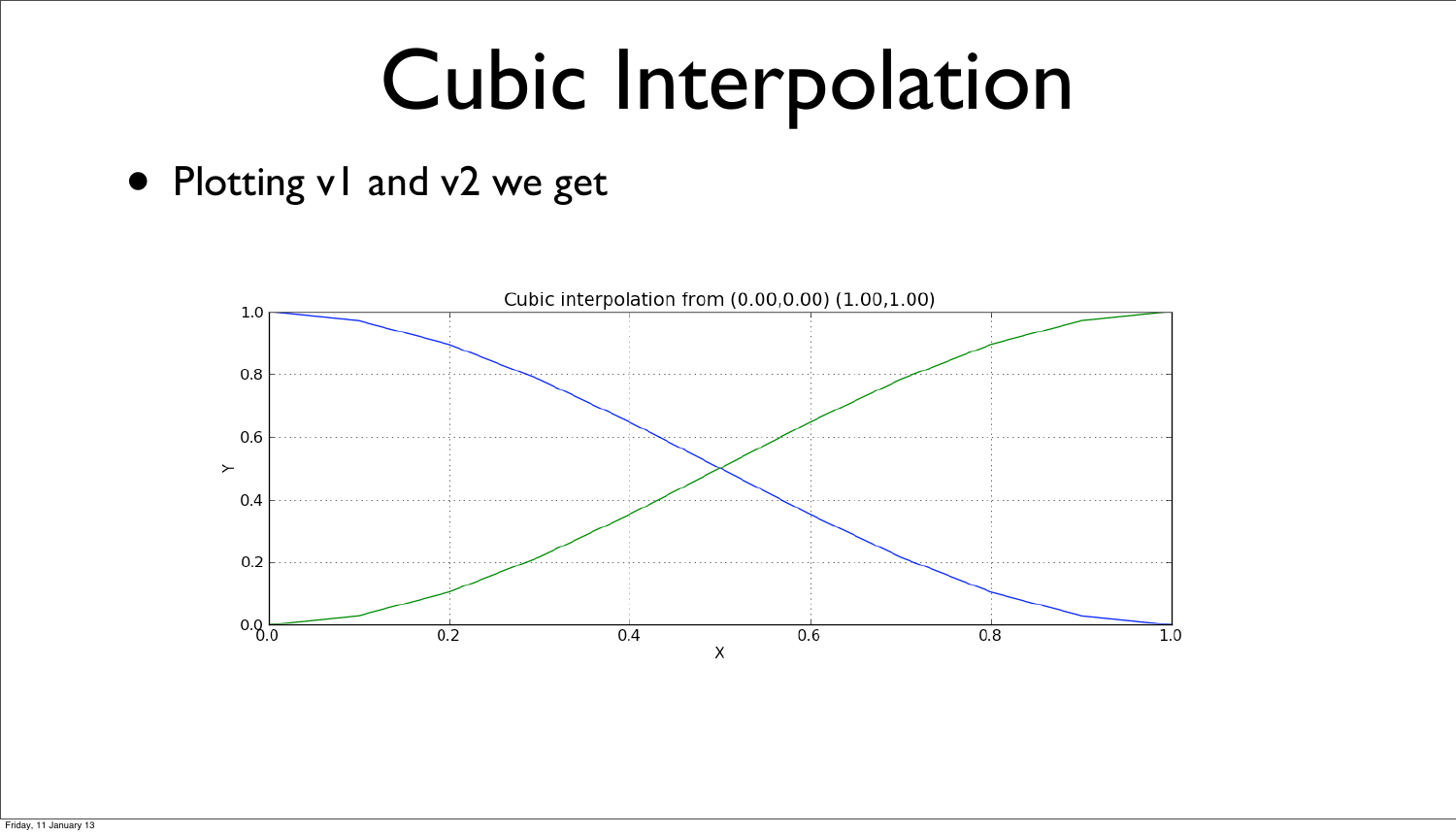#### • applying to two points  $n = v_1 n_1 + v_2 n_2$